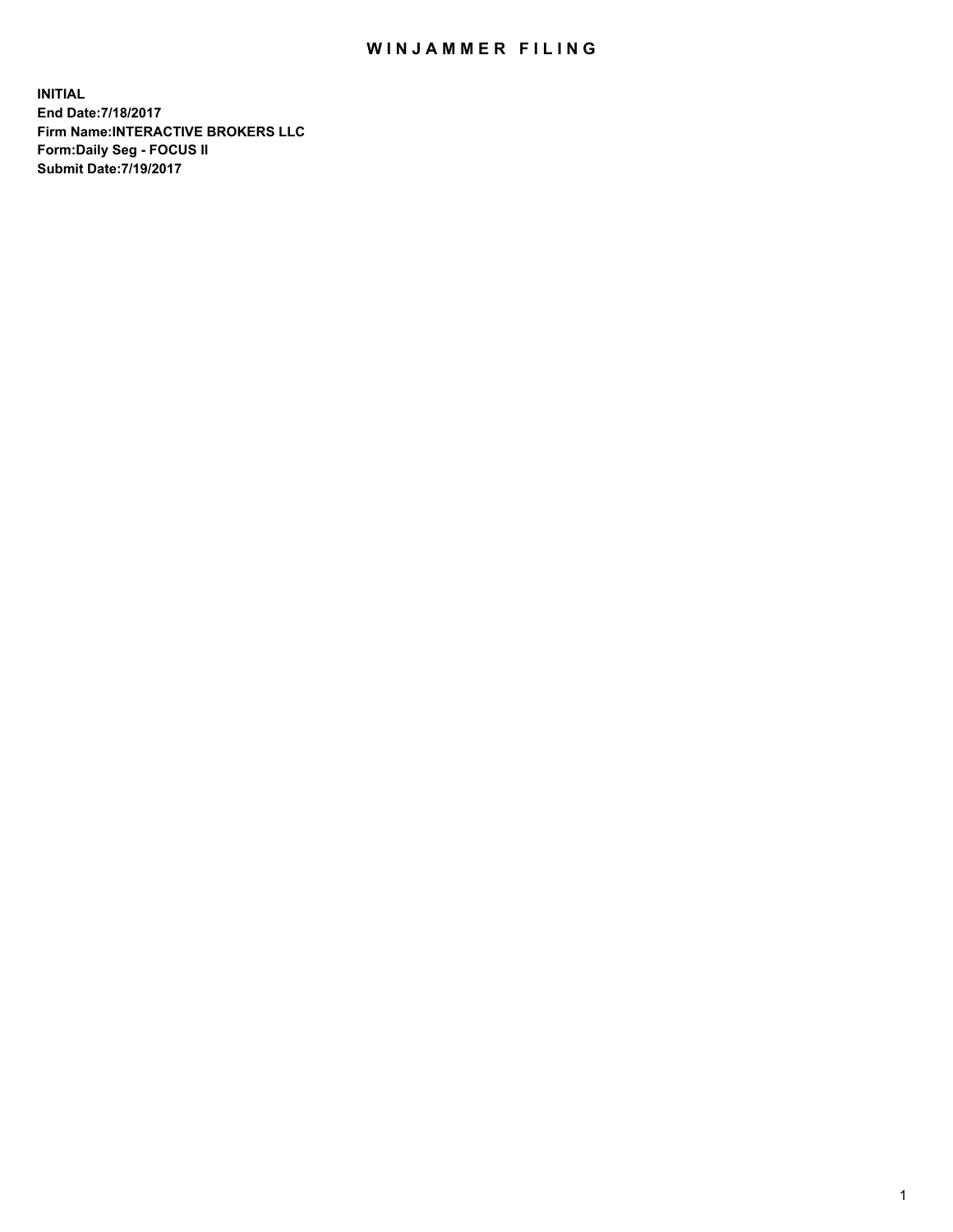## **INITIAL End Date:7/18/2017 Firm Name:INTERACTIVE BROKERS LLC Form:Daily Seg - FOCUS II Submit Date:7/19/2017 Daily Segregation - Cover Page**

| Name of Company<br><b>Contact Name</b><br><b>Contact Phone Number</b><br><b>Contact Email Address</b>                                                                                                                                                                                                                          | <b>INTERACTIVE BROKERS LLC</b><br>James Menicucci<br>203-618-8085<br>jmenicucci@interactivebrokers.c<br>om |
|--------------------------------------------------------------------------------------------------------------------------------------------------------------------------------------------------------------------------------------------------------------------------------------------------------------------------------|------------------------------------------------------------------------------------------------------------|
| FCM's Customer Segregated Funds Residual Interest Target (choose one):<br>a. Minimum dollar amount: ; or<br>b. Minimum percentage of customer segregated funds required:%; or<br>c. Dollar amount range between: and; or<br>d. Percentage range of customer segregated funds required between:% and%.                          | $\overline{\mathbf{0}}$<br>0<br>155,000,000 245,000,000<br>0 <sub>0</sub>                                  |
| FCM's Customer Secured Amount Funds Residual Interest Target (choose one):<br>a. Minimum dollar amount: ; or<br>b. Minimum percentage of customer secured funds required:%; or<br>c. Dollar amount range between: and; or<br>d. Percentage range of customer secured funds required between:% and%.                            | $\overline{\mathbf{0}}$<br>$\overline{\mathbf{0}}$<br>80,000,000 120,000,000<br>00                         |
| FCM's Cleared Swaps Customer Collateral Residual Interest Target (choose one):<br>a. Minimum dollar amount: ; or<br>b. Minimum percentage of cleared swaps customer collateral required:% ; or<br>c. Dollar amount range between: and; or<br>d. Percentage range of cleared swaps customer collateral required between:% and%. | $\overline{\mathbf{0}}$<br>$\overline{\mathbf{0}}$<br>0 <sub>0</sub><br><u>00</u>                          |

Attach supporting documents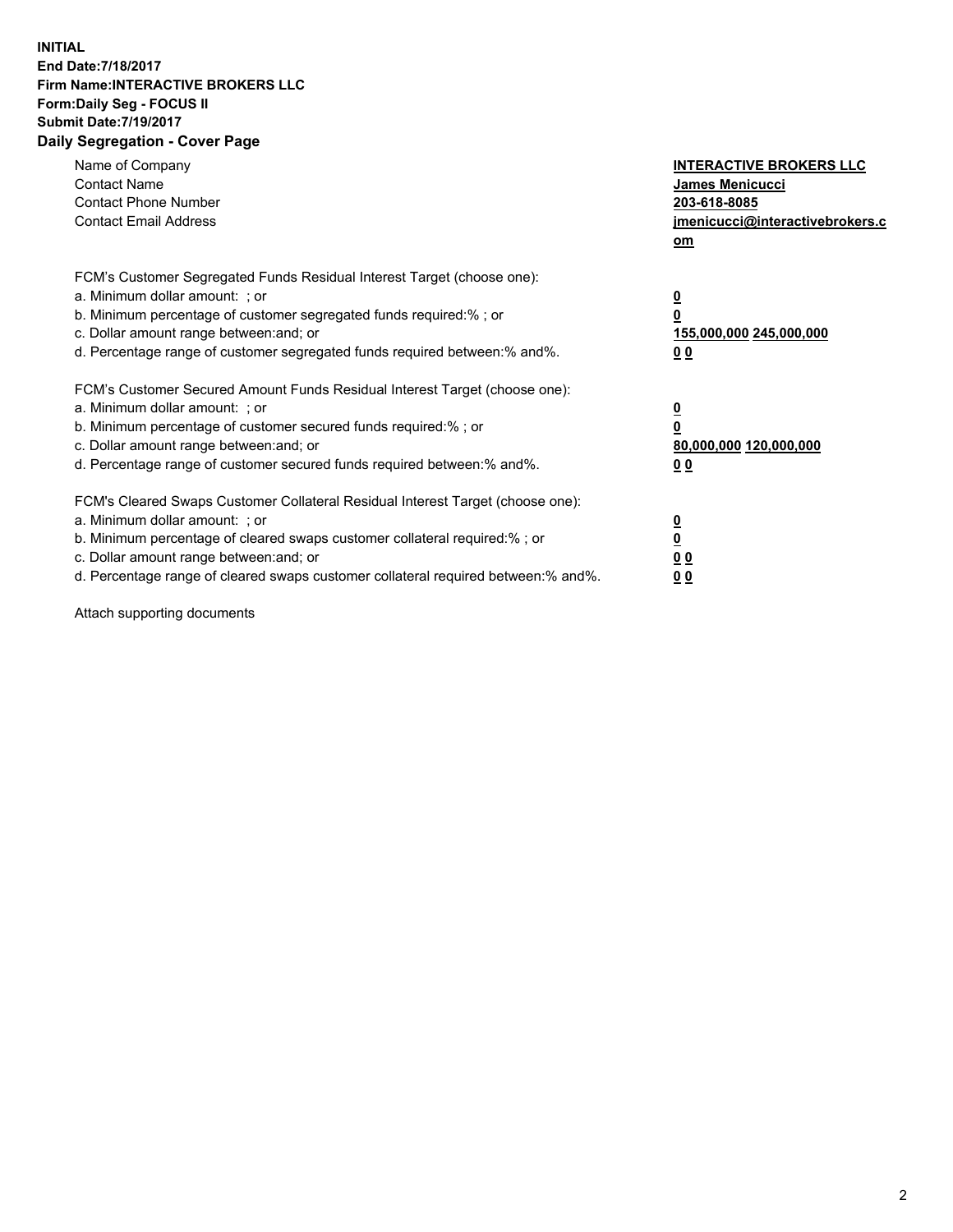## **INITIAL End Date:7/18/2017 Firm Name:INTERACTIVE BROKERS LLC Form:Daily Seg - FOCUS II Submit Date:7/19/2017**<br>Daily Segregation - Secured Amounts **Daily Segregation - Secured**

|     | Daily Segregation - Secured Amounts                                                         |                                  |
|-----|---------------------------------------------------------------------------------------------|----------------------------------|
|     | Foreign Futures and Foreign Options Secured Amounts                                         |                                  |
|     | Amount required to be set aside pursuant to law, rule or regulation of a foreign            | $0$ [7305]                       |
|     | government or a rule of a self-regulatory organization authorized thereunder                |                                  |
| 1.  | Net ledger balance - Foreign Futures and Foreign Option Trading - All Customers             |                                  |
|     | A. Cash                                                                                     | 355,526,580 [7315]               |
|     | B. Securities (at market)                                                                   | $0$ [7317]                       |
| 2.  | Net unrealized profit (loss) in open futures contracts traded on a foreign board of trade   | 7,546,203 [7325]                 |
| 3.  | Exchange traded options                                                                     |                                  |
|     |                                                                                             |                                  |
|     | a. Market value of open option contracts purchased on a foreign board of trade              | 72,226 [7335]                    |
|     | b. Market value of open contracts granted (sold) on a foreign board of trade                | -24,400 [7337]                   |
| 4.  | Net equity (deficit) (add lines 1.2. and 3.)                                                | 363,120,609 [7345]               |
| 5.  | Account liquidating to a deficit and account with a debit balances - gross amount           | 5,883 [7351]                     |
|     | Less: amount offset by customer owned securities                                            | 0 [7352] 5,883 [7354]            |
| 6.  | Amount required to be set aside as the secured amount - Net Liquidating Equity              | 363,126,492 [7355]               |
|     | Method (add lines 4 and 5)                                                                  |                                  |
| 7.  | Greater of amount required to be set aside pursuant to foreign jurisdiction (above) or line | 363,126,492 [7360]               |
|     | 6.                                                                                          |                                  |
|     | FUNDS DEPOSITED IN SEPARATE REGULATION 30.7 ACCOUNTS                                        |                                  |
| 1.  | Cash in banks                                                                               |                                  |
|     | A. Banks located in the United States                                                       | 71,762,603 [7500]                |
|     | B. Other banks qualified under Regulation 30.7                                              | 0 [7520] 71,762,603 [7530]       |
| 2.  | Securities                                                                                  |                                  |
|     | A. In safekeeping with banks located in the United States                                   | 343,700,750 [7540]               |
|     | B. In safekeeping with other banks qualified under Regulation 30.7                          | 0 [7560] 343,700,750 [7570]      |
| 3.  | Equities with registered futures commission merchants                                       |                                  |
|     | A. Cash                                                                                     | <u>0</u> [7580]                  |
|     | <b>B.</b> Securities                                                                        | $0$ [7590]                       |
|     | C. Unrealized gain (loss) on open futures contracts                                         | $0$ [7600]                       |
|     | D. Value of long option contracts                                                           | $0$ [7610]                       |
|     | E. Value of short option contracts                                                          | 0 [7615] 0 [7620]                |
| 4.  | Amounts held by clearing organizations of foreign boards of trade                           |                                  |
|     | A. Cash                                                                                     | 0 [7640]                         |
|     | <b>B.</b> Securities                                                                        | $0$ [7650]                       |
|     | C. Amount due to (from) clearing organization - daily variation                             | $0$ [7660]                       |
|     | D. Value of long option contracts                                                           | $0$ [7670]                       |
|     | E. Value of short option contracts                                                          | 0 [7675] 0 [7680]                |
| 5.  | Amounts held by members of foreign boards of trade                                          |                                  |
|     | A. Cash                                                                                     | 75,153,040 [7700]                |
|     | <b>B.</b> Securities                                                                        | $0$ [7710]                       |
|     | C. Unrealized gain (loss) on open futures contracts                                         | 516,368 [7720]                   |
|     | D. Value of long option contracts                                                           | 72,226 [7730]                    |
|     | E. Value of short option contracts                                                          | -24,400 [7735] 75,717,234 [7740] |
| 6.  | Amounts with other depositories designated by a foreign board of trade                      | 0 [7760]                         |
| 7.  | Segregated funds on hand                                                                    | $0$ [7765]                       |
| 8.  | Total funds in separate section 30.7 accounts                                               | 491,180,587 [7770]               |
| 9.  | Excess (deficiency) Set Aside for Secured Amount (subtract line 7 Secured Statement         |                                  |
|     | Page 1 from Line 8)                                                                         | 128,054,095 [7380]               |
| 10. | Management Target Amount for Excess funds in separate section 30.7 accounts                 | 80,000,000 [7780]                |
| 11. | Excess (deficiency) funds in separate 30.7 accounts over (under) Management Target          | 48,054,095 [7785]                |
|     |                                                                                             |                                  |
|     |                                                                                             |                                  |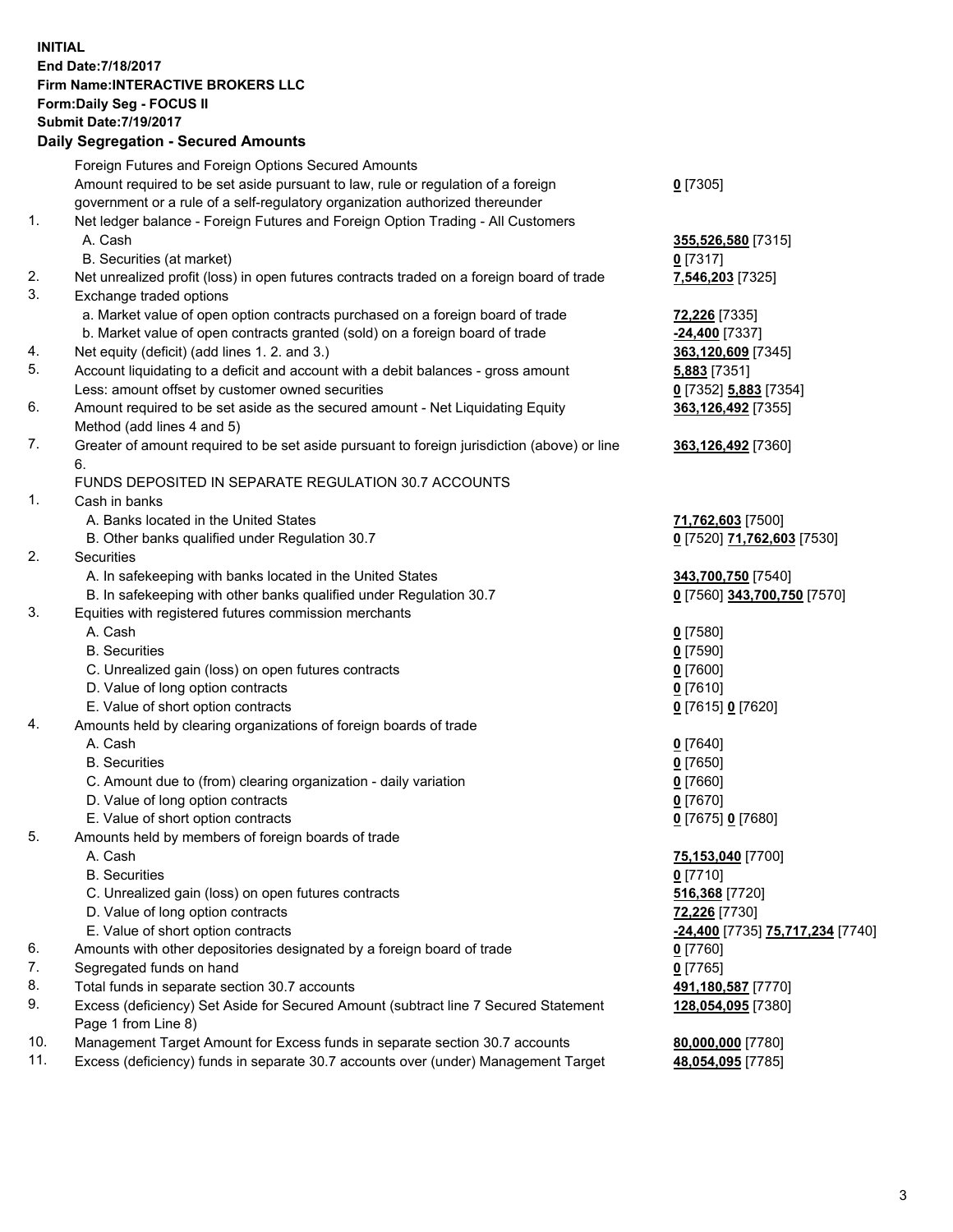**INITIAL End Date:7/18/2017 Firm Name:INTERACTIVE BROKERS LLC Form:Daily Seg - FOCUS II Submit Date:7/19/2017 Daily Segregation - Segregation Statement** SEGREGATION REQUIREMENTS(Section 4d(2) of the CEAct) 1. Net ledger balance A. Cash **4,312,876,858** [7010] B. Securities (at market) **0** [7020] 2. Net unrealized profit (loss) in open futures contracts traded on a contract market **-76,632,300** [7030] 3. Exchange traded options A. Add market value of open option contracts purchased on a contract market **180,831,475** [7032] B. Deduct market value of open option contracts granted (sold) on a contract market **-274,188,854** [7033] 4. Net equity (deficit) (add lines 1, 2 and 3) **4,142,887,179** [7040] 5. Accounts liquidating to a deficit and accounts with debit balances - gross amount **209,471** [7045] Less: amount offset by customer securities **0** [7047] **209,471** [7050] 6. Amount required to be segregated (add lines 4 and 5) **4,143,096,650** [7060] FUNDS IN SEGREGATED ACCOUNTS 7. Deposited in segregated funds bank accounts A. Cash **757,521,402** [7070] B. Securities representing investments of customers' funds (at market) **2,409,792,230** [7080] C. Securities held for particular customers or option customers in lieu of cash (at market) **0** [7090] 8. Margins on deposit with derivatives clearing organizations of contract markets A. Cash **519,072,708** [7100] B. Securities representing investments of customers' funds (at market) **748,645,341** [7110] C. Securities held for particular customers or option customers in lieu of cash (at market) **0** [7120] 9. Net settlement from (to) derivatives clearing organizations of contract markets **-2,342,841** [7130] 10. Exchange traded options A. Value of open long option contracts **180,829,360** [7132] B. Value of open short option contracts **-274,185,101** [7133] 11. Net equities with other FCMs A. Net liquidating equity **0** [7140] B. Securities representing investments of customers' funds (at market) **0** [7160] C. Securities held for particular customers or option customers in lieu of cash (at market) **0** [7170] 12. Segregated funds on hand **0** [7150] 13. Total amount in segregation (add lines 7 through 12) **4,339,333,099** [7180] 14. Excess (deficiency) funds in segregation (subtract line 6 from line 13) **196,236,449** [7190] 15. Management Target Amount for Excess funds in segregation **155,000,000** [7194]

16. Excess (deficiency) funds in segregation over (under) Management Target Amount Excess

**41,236,449** [7198]